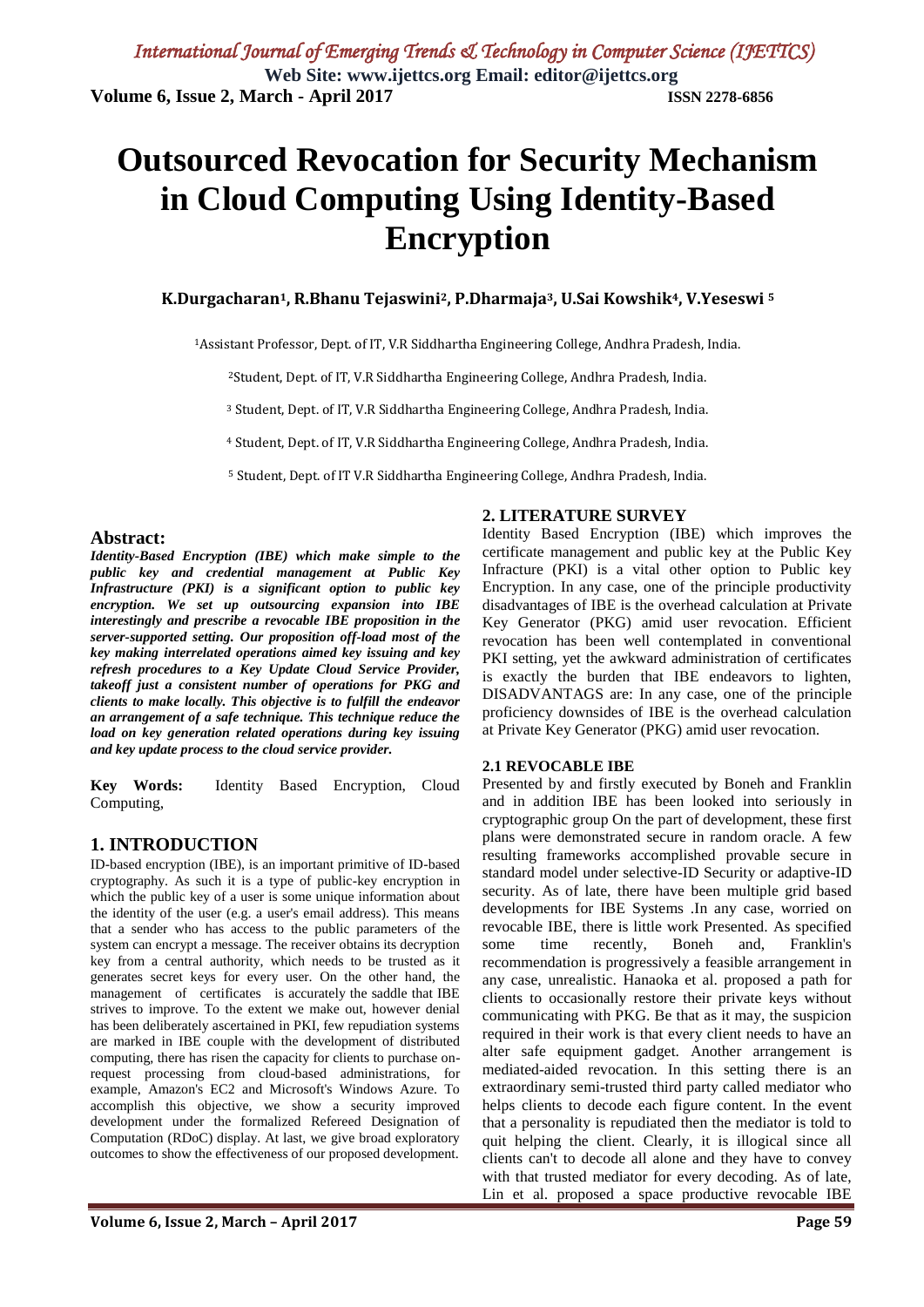## *International Journal of Emerging Trends & Technology in Computer Science (IJETTCS)*

**Web Site: www.ijettcs.org Email: editor@ijettcs.org**

### **Volume 6, Issue 2, March - April 2017 ISSN 2278-6856**

instrument from non-monotonic Attribute-Based Encryption (ABE), however their development requires O(r) times bilinear pairing operations for a solitary decoding where is the quantity of revoked clients.

#### **2.2 OTHER REVOCATION TECHNIQUES**

The creators used intermediary re-encryption to propose a revocable ABE conspire. The trusted specialist as it were needs to refresh the master key as indicated by attribute revocation status in each time and issue proxy re-encryption key to proxy servers. The proxy servers will then re-encrypt cipher utilizing the encryption key to ensure all the unrevoked clients can perform effective decoding. We determine that a outsider provider is presented in both Yu et al. what's more, this work. In an unexpected way, Yu et al. used the outsider (work as an proxy) to acknowledge repudiation through encoding figure content which is only adjust to the unique application that the cipher text is put away at the third party. In any case, in our development the repudiation is acknowledged through refreshing private keys for unrevoked clients at cloud service provider which has no restrictions on the area of cipher text.

#### **2.3 OUTSOURCING COMPUTATION**

The issue that how to safely outsource various types of costly calculations has drawn significant consideration from hypothetical computer science group for quite a while. Chaum and Pedersen firstly presented the thought of wallets with observers, a bit of secure equipment introduced on the customer's PC to play out some costly operations. Attalla et al. exhibited a system for secure outsourcing of logical calculations, for example, matrix multiplication and quadrature. In any case, the arrangement utilized the camouflage system and accordingly leaded to spillage of private data. Rosenberger and Lysyanskaya proposed the principal outsource-secure calculation for measured exponentiations in view of precomputation furthermore, serveraided calculation. Li and Atallah researched the issue of processing the alter distance between two successions and exhibited an productive protocol to safely outsource succession examination with two servers. Besides, Atallah and Benjamin tended to the issue of secure outsourcing for generally applicable linear arithmetical computations. By and by, the proposed protocol required the costly operations of homomorphism encryption. Frikken and Atallah additionally concentrated this issue and gave enhanced conventions in view of the weak secret hiding assumption. Chen et al. made an effectiveness change on the work and proposed another plan for outsourcing single/concurrent particular exponentiations.

#### **3.Proposed Approach**

Any application advancements follow a few programming concepts.In this paper, we intend to solve how revocation is done with the help of some identity and we initiated outsourcing subtraction into Identity Based Encryption.

#### **3.1 Implementation Steps**

**Step 1:** Initially the user will register by giving all the details required.

**Step 2:** After registering when the user will login then the cloud service provider (CSU) will allow the user to login and it also contains the login details.

**Step 3:** The user will choose a file which he want to upload or download from the other user (sender) and then a request will be sent for accessing of a particular file.

**Step 4:** After the request is sent to cloud service provider (CSP), we can also view our files and then generate the key for that file.

**Step 5:** Once the key is generated by the cloud service provider (CSP), it is sent to the user's registered mail-id, the user can access the file and also download it with the help of the digital signature which acts like an identity.



#### **3.2 Input Design**

The information configuration is the connection between the data framework and the client. It involves creation of the details and also a methodology for information readiness and those which are important to exchange information into a usable frame for a report analysis or it can happen by having individuals entering the information straightforwardly into the framework.